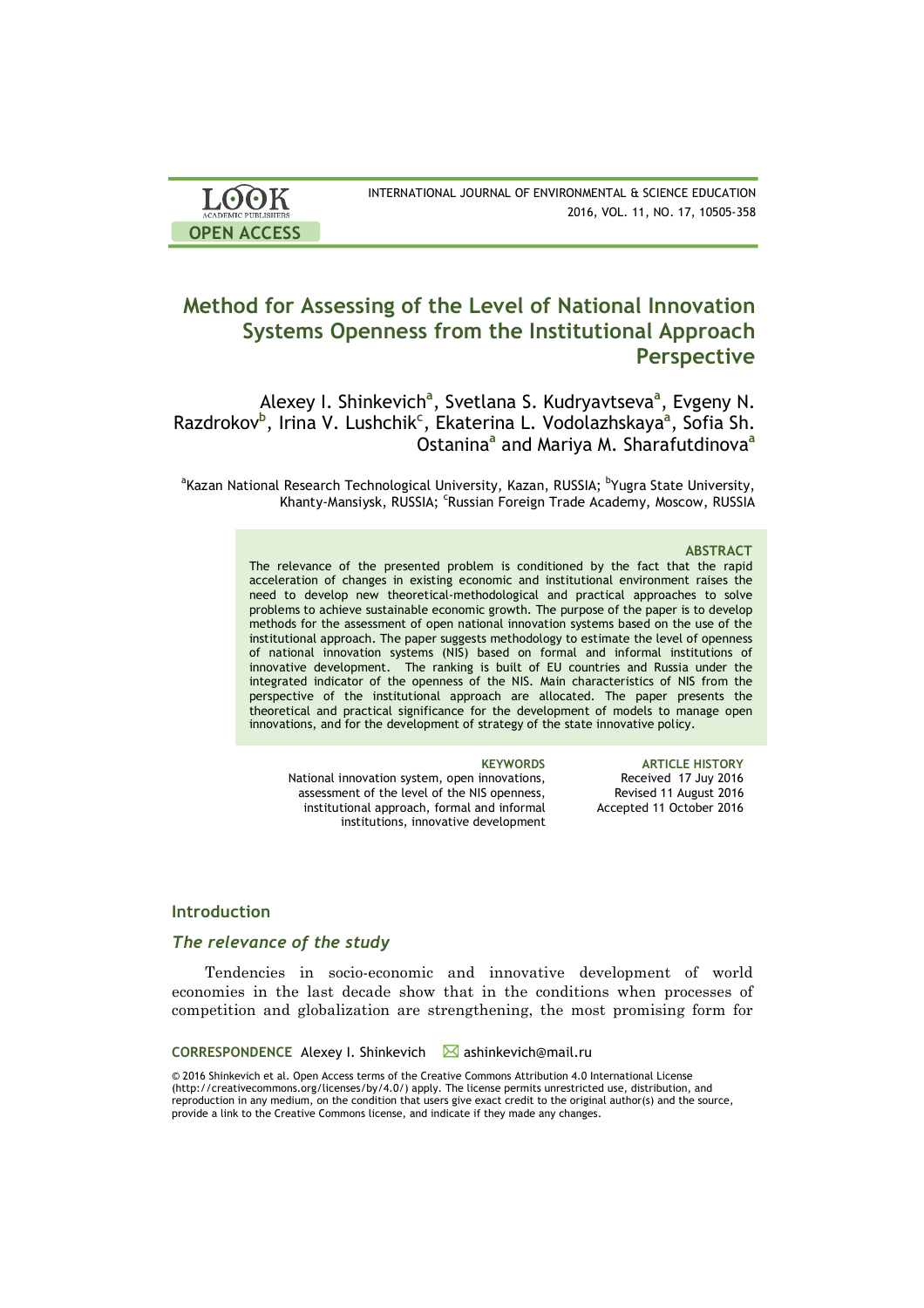cooperation between business entities is the transition to models of open innovation. The paradigm of open innovations determines the possibility and necessity to use external ideas and knowledge along with internal sources of innovation by companies. Open innovation combines internal and external ideas into architecture and certain systems and means that companies use external ideas and technologies, and their own unused ideas provide to other companies. This requires that each company would do open its business model, thereby organizing bilateral flows of knowledge, information, ideas and innovations: from the external environment into the company and from the internal environment to the outside (Shurkina et al., 2015). Thus, the open innovation is a known information from a variety of public sources about the essence and application of innovations.

The main direction of innovative activities' implementation and support in the knowledge economy is the formation of the national innovation system, which must implement innovative development through increasing of the intellectual resources and innovative competences, creation of innovative infrastructure and their subsequent use in the manufacture of innovative goods.

The issues of national innovation systems were studied by many scientists: W. Kingston (1984), P. Patel & K. Pavitt (1994), S. Metcalfe (1995), Y.V. Yakovec (2004), B.A. Lundvall, P. Intaracumnerd & J. Vang (2006), P. Romer (1992).

W. Kingston (1984) notes that innovation "is the process of new ideas' or inventions' converting into socially significant products with fundamentally new technical and economic parameters or ideas' transforming into concrete objects".

According to point of view of B.A. Lundvall, P. Intaracumnerd & J. Vang (2006), "national innovation system is formed of elements and relations within the state's borders that enable collaboration in the creation, diffusion and application of new and creative knowledge".

P. Patel and K. Pavitt (1994) define the national innovation system as "a system of incentives and competences of national institutions on the basis of which the basic trajectories of technological learning in a country are defined".

Institutional approach to the definition of the national innovative system can be traced in S. Metcalfe (1995) – "it is a set of institutions that contribute to the creation and use of new technologies and create conventional boundaries in which the state authorities carry out national scientific-technical and innovative policy".

B. Kuzyk indicates the unity of the hierarchical, functional and providing structure in the national innovation system. To the hierarchical structure the researcher refers the levels of innovative activities – from local to global; to functional subsystems - forecasting and selection of priorities, strategic planning and programming, evaluation and selection of innovative ideas and inventions, innovative transformation of inter-branch complexes and territories, the integrative innovative projects; to providing subsystems – legal, financial, personnel, information support, management and organizational structures (Yakovec, 2004).

According to the definition of Y.V. Yakovec (2004), innovation "is the introduction to a variety of human activities of new elements that enhance the performance of these activities." It is noted that the concept of innovation is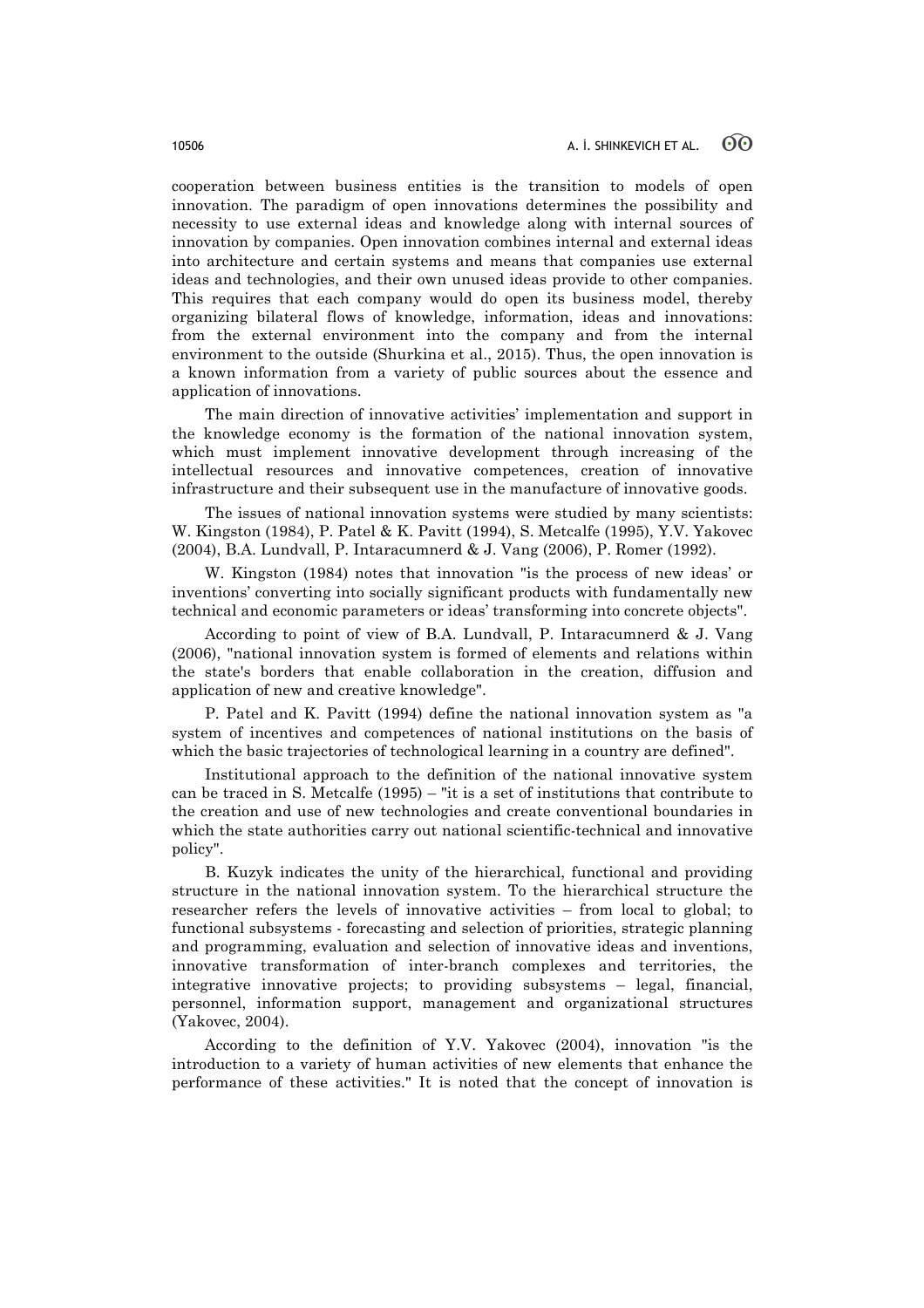multifaceted and its understanding it is not as easy as it seems. The author points out "faces" or manifestations of innovations.

To issues of theory and methodology of open innovations the works are devoted of: H. Chesbrough (2007), М. Vanhaverbeke, M. Torkkeli & A. Trifilova (2010), J. West & S. Gallagher (2006), K. Kristensen & E. Skott (2008), M. Torkkeli, K. Kok & I. Savickaya (2009), D.S. Medovnikov & S.D. Rozmirovich (2011), S. Kudryavtseva et al. (2015),

S. Kudryavtseva et al. (2016a), S. Kudryavtseva et al. (2016b), T. Malysheva et al. (2016).

The theory of open innovation is based on the following fundamental principles:

— use along with internal ideas and developments of external knowledge;

— diversification of channels to the market of a new product through its own network and through the distribution system of external partners;

— the projecting of the model of "learning organization";

¾ the formation of a system of crowdsourcing;

¾ consideration of innovations as a factor of competitive advantage of national, regional economic systems, as well as individual businesses;

¾ support of innovation development on the basis of network cooperation and collaboration;

 $-$  achieving of high innovative activity of economic systems;

— the predominance of integrated systems of technological development ("global-linked").

### **Methodological Framework**

### *Research methods*

During research the following methods were used: analysis, synthesis, systems analysis, systematization and generalization of facts, simulation, comparison, description, analogies, factor and component analysis.

# *Theoretical base of research*

The theoretical basis of the research constitute the fundamental and applied works of foreign and domestic scientists who study the innovative development of economic systems, open innovations; dealing with the modeling of regularities in the development of economic systems at the micro, mezzo and macro levels, the development of managerial tools of innovative modernization development of economics.

# *The stages of the research*

The study was conducted in three stages:

 $-$ In the first phase  $-$  the preparatory phase, the modern condition of the problem under study was analyzed in the theory and practice of managing of open innovations; the program of the study methodology was developed;

 $-$  at the second stage – the main stage –calculation of the integral indicator of the openness of national innovation systems was carried out with the help of the author's methodology taking into account formal and informal institutions, the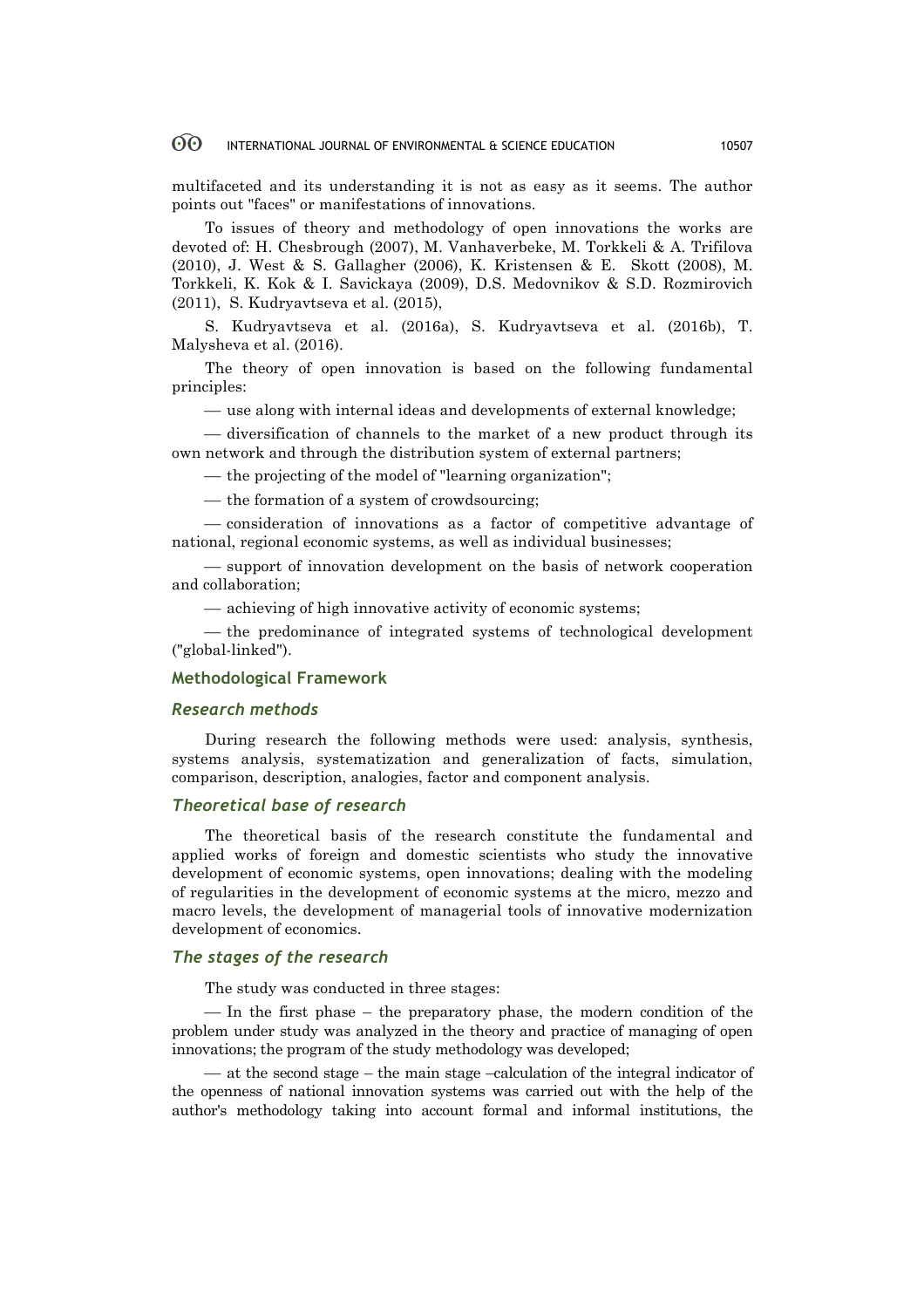characteristics of national innovation systems was presented from the perspective of the institutional approach;

¾ At the third stage – the final stage –systematization, interpretation and generalization of the research results were carried out; theoretical insights were refined; the processing and clearance of received research results were carried out.

### **Results**

# *A synthesis of indicators for the calculation of the integral indicator of the level of national innovation systems' openness*

Currently, in the world economy remains a controversial issue of the evaluation of the level of national innovation systems' openness. At this stage there is no single universal methodic. In this regard, it is proposed to use an integral indicator of the level of national innovation systems' openness consisting of the following indices:

1. The number of international scientific publications per 1 million inhabitants;

2. The share of scientific publications of the highest international level in the total volume of scientific publications in the country;

3. The proportion of doctoral students, who are not natives of the country in the total number of doctoral students in the country;

4. Medium - and high-tech exports, in % of total exports.

5. Exports of knowledge-intensive services, in % of total exports of services;

6. "New for market" and "new for firms" products (sales), in % to the total turnover;

7. Revenues from licenses and patents from abroad, in % to GDP;

8. The index of institutional regime;

9. Characteristics of the organizational culture of NIS by G. Hofstede (2008).

Components of the integral indicator of NIS openness are the indicators of the global indices of innovative development, which, in our opinion, to a greater extent in quantitative and qualitative terms characterize the level of openness of the innovation system. Thus, in the integral indicator of NIS openness the indicators of European innovation scoreboard (p. 1-7), of the Index of the knowledge economy (p. 8) and the characteristics of organizational culture by G. Hofstede (2008) are presented. Description of the methods of the European innovation scoreboard and the calculation of the Index of the knowledge economy, as well as their results are considered in the authors' works (Shinkevich & Kudryavtseva, 2014). In our opinion, the calculation of the integral indicator of NIS openness should include the cultural characteristics of States, since quality levels of organizational and national culture can be seen as informal institutions that influence innovative activity.

In the work of G. Hofstede (2008), published in 2010, data for 93 countries are given. The proposed model of organizational culture includes the following dimensions: power distancing, individualism, masculinity, avoidance of uncertainty, dynamism, and indulgence versus restraint.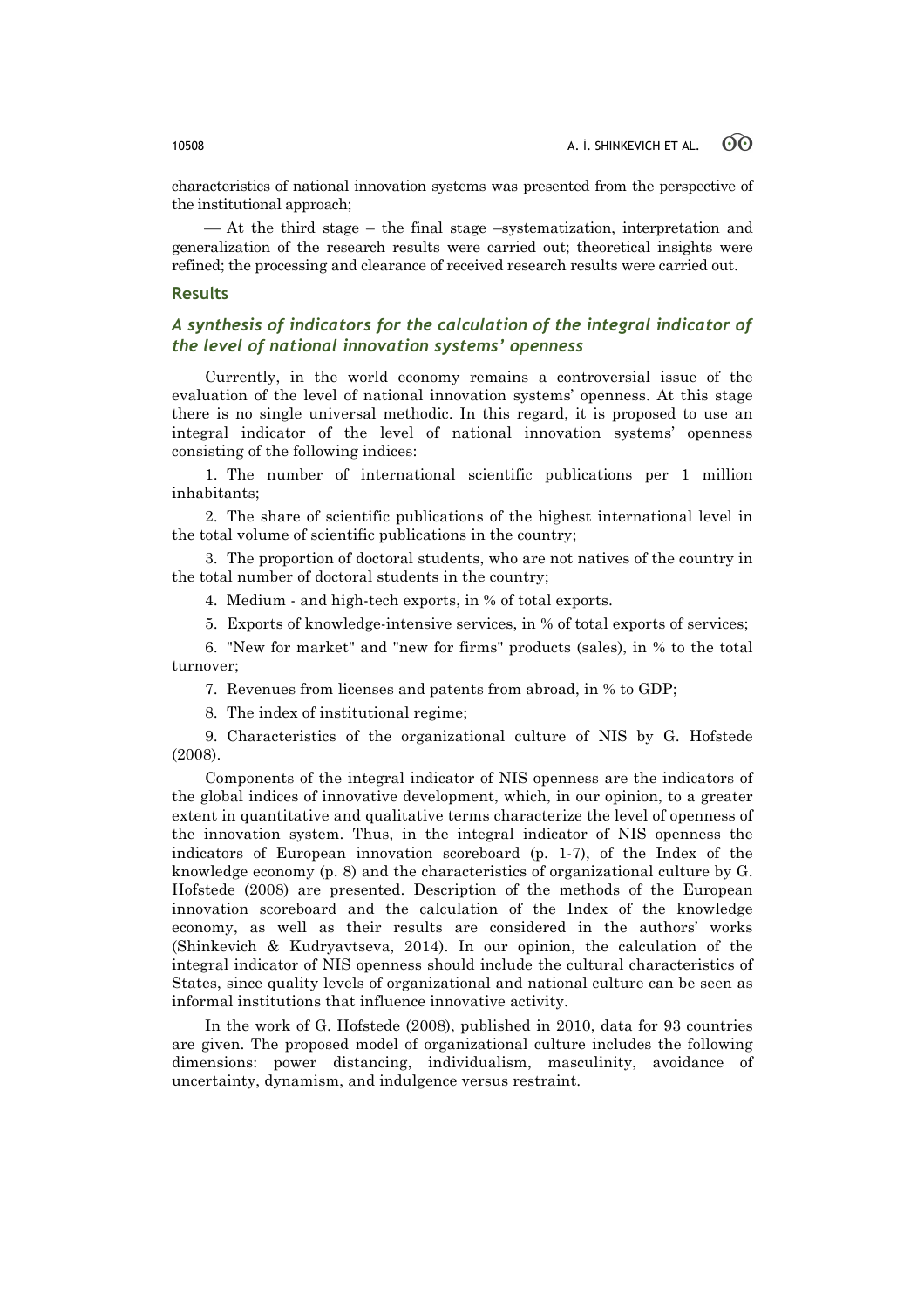However, from the presented characteristics of national culture to the level of NIS openness can be referred: power distancing, avoidance of uncertainty, dynamism, and indulgence versus restraint.

Power distancing – perceptions of power, the degree with which members of a society, institution or organization who are endowed with a relatively less power expect and accept the unequal distribution of power; cultures with great distancing from the government (Arab countries, Latin America, Southeast Asia, Russia) are characterized by the perception of power as the most important part of life, reverence for superiors; cultures with a small distancing from the government (Austria, Denmark, USA, Germany) are characterized by relations based on equality, respect for the individual.

Separateness (individualism) - as opposed to unity (collectivism) – the tendency towards personal goals, awareness of the self as "I", protection of private interests, relations between individuals, not burdened with strong commitments to act together (USA); collectivist culture (Latin America) is characterized by group purposes, awareness of themselves as "we", maintaining of relationships, norms.

Masculinity is the focus on achieving results at any cost; countries with a high value of this indicator can be referred to the "male type" (Japan, Italy, Austria, Mexico, the Philippines), they are characterized by qualities such as ambition, confidence, dedication, commitment to material values; countries with a low value (Denmark, Norway, Sweden) – to the "female type" and they are characterized by the veneration of relationships, cultural values, care about quality of life.

The avoidance of uncertainty (uncertainty avoidance) – the degree of perception and response to unfamiliar situation; for countries with a high index of uncertainty avoidance is typical to avoid uncertain, ambiguous situations, the desire to establish clear rules of behavior, trust for customs and traditions, the tendency to intra-group harmony, tolerance for people with different lifestyle and mindset; countries with low uncertainty avoidance are characterized by the manifestation of personal initiative, the acceptability of risk, calmly accepting of differences, other points of view.

Dynamism (short-term or long-term orientation for the future) – focus on the solution of strategic, long-term goals, the desire to look into the future; cultures with large values of this parameter (Southeast Asia) is characterized by thrift, perseverance to achieve goals, vitality, cultures with small value (Europe) – commitment to tradition, and fulfilling of social obligations.

Indulgence versus restraint characterizes the ability of culture to meet immediate needs and personal desires of members of society. In societies where moderation is a value, strict societal rules and norms dominate within which satisfaction of personal desires are constrained and are not encouraged.

# *Componential and factor analysis of indicators of integral indicator of national innovation systems' openness*

In the first stage of analysis based on componential and factor analysis weights coefficients for indices and indicators included in the integral indicator of NIS openness were calculated (table 1 and 2).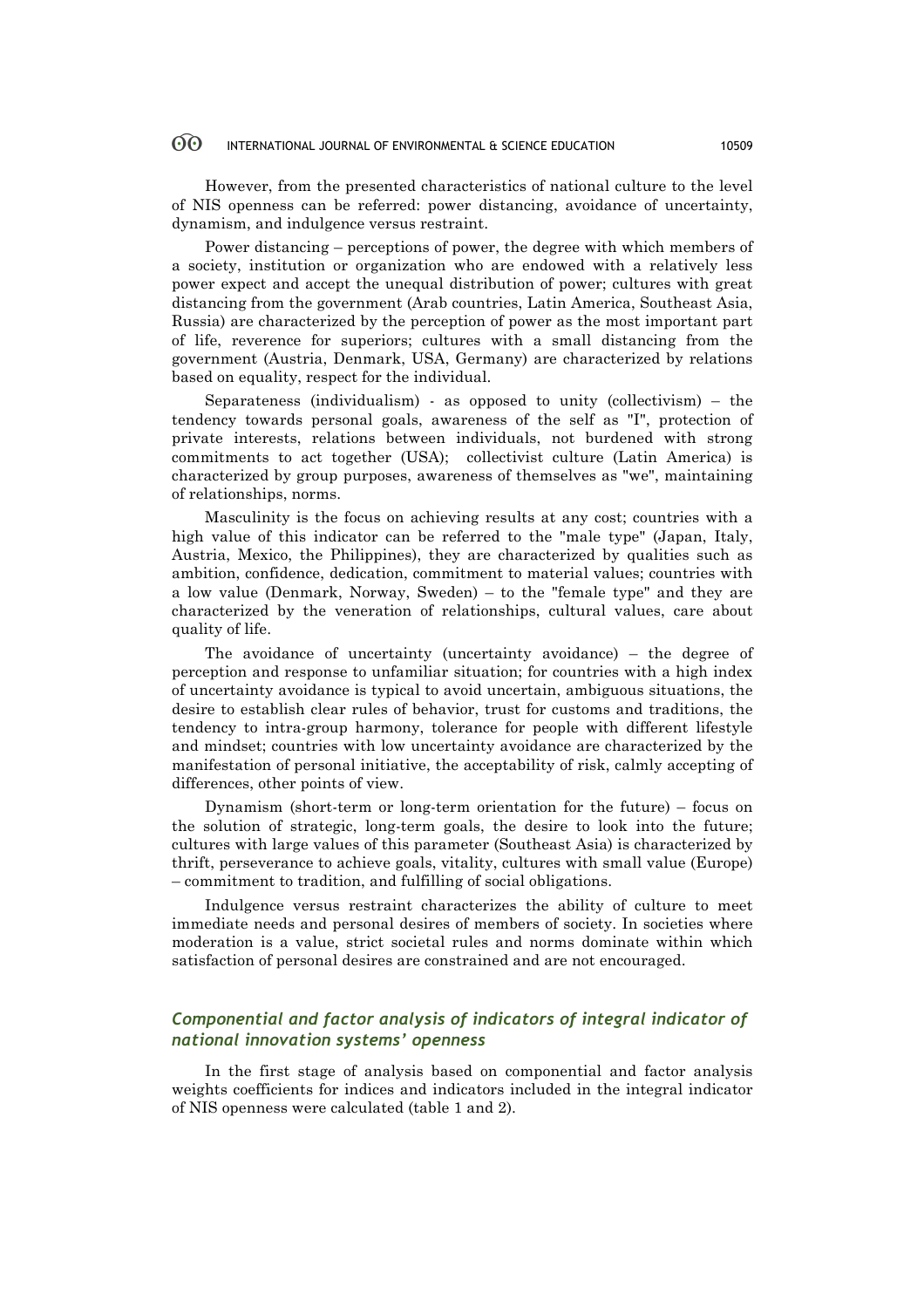|    | <b>Eigenvalues</b> | The percentage<br>of the total<br>variance | The<br>accumulated<br>eigenvalues | <b>The</b><br>accumulated<br>percentage of<br>the total<br>variance |
|----|--------------------|--------------------------------------------|-----------------------------------|---------------------------------------------------------------------|
|    | 5,610625           | 46,75520                                   | 5,61062                           | 46,7552                                                             |
| 2  | 1,837219           | 15,31016                                   | 7,44784                           | 62,0654                                                             |
| 3  | 1.257834           | 10.48195                                   | 8.70568                           | 72.5473                                                             |
| 4  | 0.826890           | 6,89075                                    | 9,53257                           | 79,4381                                                             |
| 5  | 0,757371           | 6,31143                                    | 10,28994                          | 85,7495                                                             |
| 6  | 0,572106           | 4,76755                                    | 10,86205                          | 90,5170                                                             |
| 7  | 0,326355           | 2,71963                                    | 11,18840                          | 93,2367                                                             |
| 8  | 0,259565           | 2,16304                                    | 11,44797                          | 95,3997                                                             |
| 9  | 0.215127           | 1.79273                                    | 11.66309                          | 97.1924                                                             |
| 10 | 0,173687           | 1.44739                                    | 11,83678                          | 98,6398                                                             |
| 11 | 0,122416           | 1,02013                                    | 11,95920                          | 99,6600                                                             |
| 12 | 0.040804           | 0,34004                                    | 12,00000                          | 100,0000                                                            |

**Table 1.** The results of highlighted main components of the integral indicator of NIS openness

**Table 2.** The results of factor analysis using the principal components method for the integral indicator of the NIS openness

|                                                                                                                                                 | Factor 1  | Factor 2  | <b>Factor 3</b> | Weight                  |
|-------------------------------------------------------------------------------------------------------------------------------------------------|-----------|-----------|-----------------|-------------------------|
| The number of international scientific<br>publications per 1 million inhabitants;                                                               | 0,9164    | $-0,1504$ | $-0,0630$       | 3                       |
| The share of scientific publications of the<br>highest international level in the total<br>volume of scientific publications in the<br>country; | 0,8672    | $-0,1785$ | $-0,1066$       | 3                       |
| The proportion of doctoral students, who<br>are not natives of the country in the total<br>number of doctoral students in the<br>country;       | 0,7326    | $-0,2456$ | 0,1309          | 3                       |
| Medium - and high-tech exports, in % of<br>total exports.                                                                                       | $-0,1159$ | $-0,7128$ | 0,4259          | $\overline{2}$          |
| Exports of knowledge-intensive services,<br>in % of total exports of services;                                                                  | 0,6754    | 0,3841    | 0,2352          | 3                       |
| "New for market" and "new for firms"<br>products (sales), in % to the total<br>turnover;                                                        | $-0,2792$ | $-0,7918$ | $-0,3193$       | $\overline{2}$          |
| Revenues from licenses and patents from<br>abroad, in % to GDP;                                                                                 | 0,7694    | $-0,3933$ | 0,0877          | 3                       |
| The index of institutional regime;                                                                                                              | 0,8225    | 0,0490    | 0,2956          | 3                       |
| Power distancing                                                                                                                                | $-0,6665$ | $-0,1887$ | 0.2398          | $\overline{\mathbf{3}}$ |
| The desire to avoid uncertainty                                                                                                                 | $-0,7182$ | $-0,3423$ | $-0,2153$       | $\overline{\mathbf{3}}$ |
| Dynamism                                                                                                                                        | $-0,3215$ | $-0,1594$ | 0,7901          | 1                       |
| Indulgence versus restraint                                                                                                                     | 0,7763    | $-0,3235$ | $-0,2521$       | 3                       |
| The total variance                                                                                                                              | 5,6106    | 1,8372    | 1,2578          |                         |
| The proportion of the total variance                                                                                                            | 0,4676    | 0,1531    | 0,1048          |                         |

Thus, 12 baselines were distributed in the 3 integral factors that allowed us to assign weight to each indicator when calculating the integral indicator of NIS openness. The greatest weight  $-3$  was assigned to the indicators forming the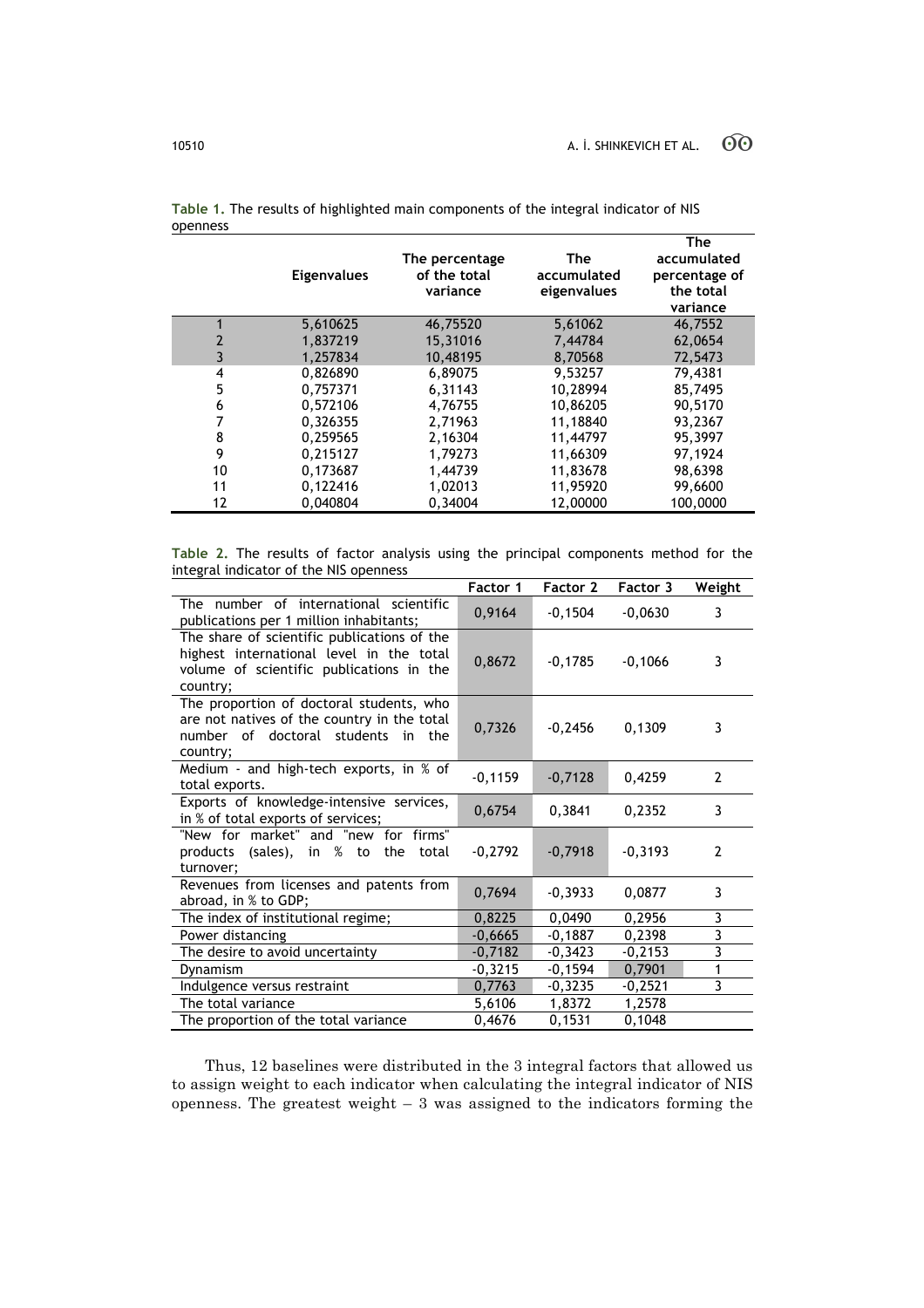first group of factors explaining 46.8% of the variance of sign change, weight  $2$ to the second group of factors explaining 15,3% of the variance in sign change and weight 1- to the third group of factors explaining 10.5% of the variance of sign change.

For calculation of integral indicator of NIS openness the formula of the weighted average arithmetic was used.

The integrated indicator of NIS openness (IIO NIS)i =  $\frac{\Sigma X i}{32}$ , where

Хi –indicator of local index for i-th NIS.

# *Interpretation of the integral indicator of national innovation systems' openness*

Leading position by the integral indicator of NIS openness belongs to Switzerland that is provided by high values for all considered parameters in comparison with the European average level, with the exception of exports of knowledge-intensive services, in % to total services exports – 31% versus 48.1% in EU countries. The number of international scientific publications per 1 million population exceeded the European average 7.7 times; revenues from licenses and patents from abroad, in % of GDP -3.4 times; the proportion of doctoral students, who are not immigrants from the European Union in the total number of doctoral students in the country -2.4 times. In addition, there is a low value of power distancing – 34 points out of 100 and high dynamism of development – 74 points.

The second place in the ranking belongs to Iceland, that is provided primarily by indicators such as "Number of international scientific publications per 1 million people" – exceeding the European average 7.7 times; "Income from licenses and patents from abroad, in % to GDP" – exceeding 2.3 times; low power distancing – 30 points out of 100.

The three leaders by the transparency level of the NIS are closed by Denmark. A significant contribution to the formation of an integral indicator of the NIS openness was made by: "the Number of international scientific publications per 1 million people" – exceeding the European average 5.1 times; "Exports of knowledge-intensive services in % to total exports of services " – 1.3 times; low power distancing – 18 points out of 100 and a desire to avoid uncertainty  $-23$  points. Russia in this rating is located on the penultimate  $34th$ place, leaving behind Turkey. The most significant influence on the decrease in the integral indicator of NIS openness is made by, "the Export of knowledgeintensive services, in % to total exports of services", accounting for 15% of the European average indicators; "New for market" and "new for firms" products (sales), in % to the total turnover" – 19%; "the Proportion of scientific publications of the highest international level in the total volume of scientific publications in the country" – 23%, the low value of the index of institutional regime –2.23 against 6,95 in Europe countries; high power distancing is 93 points out of 100 and a desire to avoid uncertainty – 97 points.

Descriptive statistics for integral indicator of NIS openness is presented in Table 3.

| Table 3. Descriptive statistics of the Integral indicator of NIS openness |                                 |
|---------------------------------------------------------------------------|---------------------------------|
| The integral indicator                                                    | A histogram of the distribution |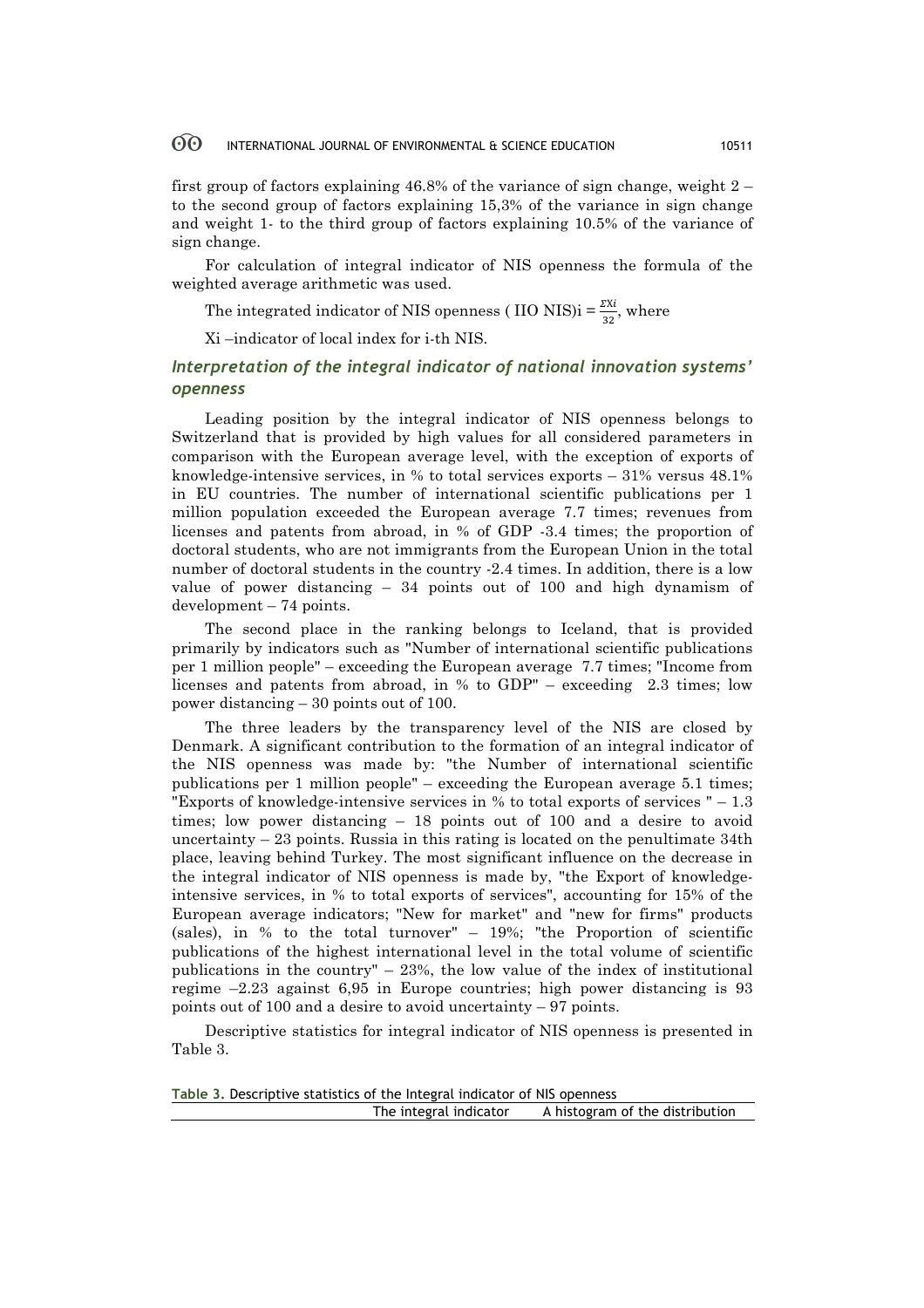|                                                                                                            | of the openness of the<br><b>NIS</b>        |                                                                                                           |
|------------------------------------------------------------------------------------------------------------|---------------------------------------------|-----------------------------------------------------------------------------------------------------------|
| Value N<br>The average value<br>geometric mean<br>harmonic mean<br>The median<br>Mode<br>Minimum           | 35<br>94,5<br>78,9<br>65,8<br>81,5<br>23    | Histogram: Индекс открытости НИС<br><b>Expected Normal</b><br>14<br>12<br>10                              |
| Maximum<br>The scope<br>Variance<br>The standard deviation<br>The coefficient of<br>variation<br>Asymmetry | 247<br>224<br>3315,7<br>57,6<br>60,9<br>1,0 | $\mathbf{a}$<br>No. of obs.<br>6<br>$\overline{4}$                                                        |
| <b>Excess</b>                                                                                              | 0,7                                         | $\overline{c}$<br>$\mathbf 0$<br>50<br>100<br>150<br>200<br>$\Omega$<br>250<br>$X \leq$ Category Boundary |

The results of descriptive analysis show that the distribution of the Index is close to the normal distribution of variables (asymmetry and kurtosis are weakly expressed). A number of distributions are characterized by slight right-sided asymmetry. About the closeness to a normal distribution of the analyzed Index also from the histogram of the distribution is seen.

## **Discussions**

A characteristic feature of development of economy at the present stage is the formation of an innovative system based on the model of open innovations, providing competitive advantages of the highest order. Innovative activity, as one of the priority directions of state policy, requires the development and introduction of new approaches, forms and methods of restructuring management and evaluation of the innovation system. As a tool of scientific cognition to the category "open national innovation system" is proposed to use the institutional-cultural approach, which consists in identification of groups of institutions influencing the formation and development of the innovation system and the consideration of institutions in terms of culture – the basic beliefs, norms and patterns of behavior.

Institutional approach to the assessment of the NIS revealed the following characteristics:

— the formation of the open NIS starts at the first stage of reproduction of human and intellectual capital - in the family, because people with their skills, thinking and knowledge are the main entities of innovative activity;

— the innovative potential of open NIS cannot be formed by force, for its activation it is necessary to use motivational, and communication mechanisms aimed at stimulation of innovative activity of all economic agents;

 $-$  innovation potential of the NIS – decentralized category that determines the specificity of forms, methods and principles of state innovation policy;

— the innovative potential of firms, households and the regional innovation system as the structural elements of the NIS, on the basis of the principle of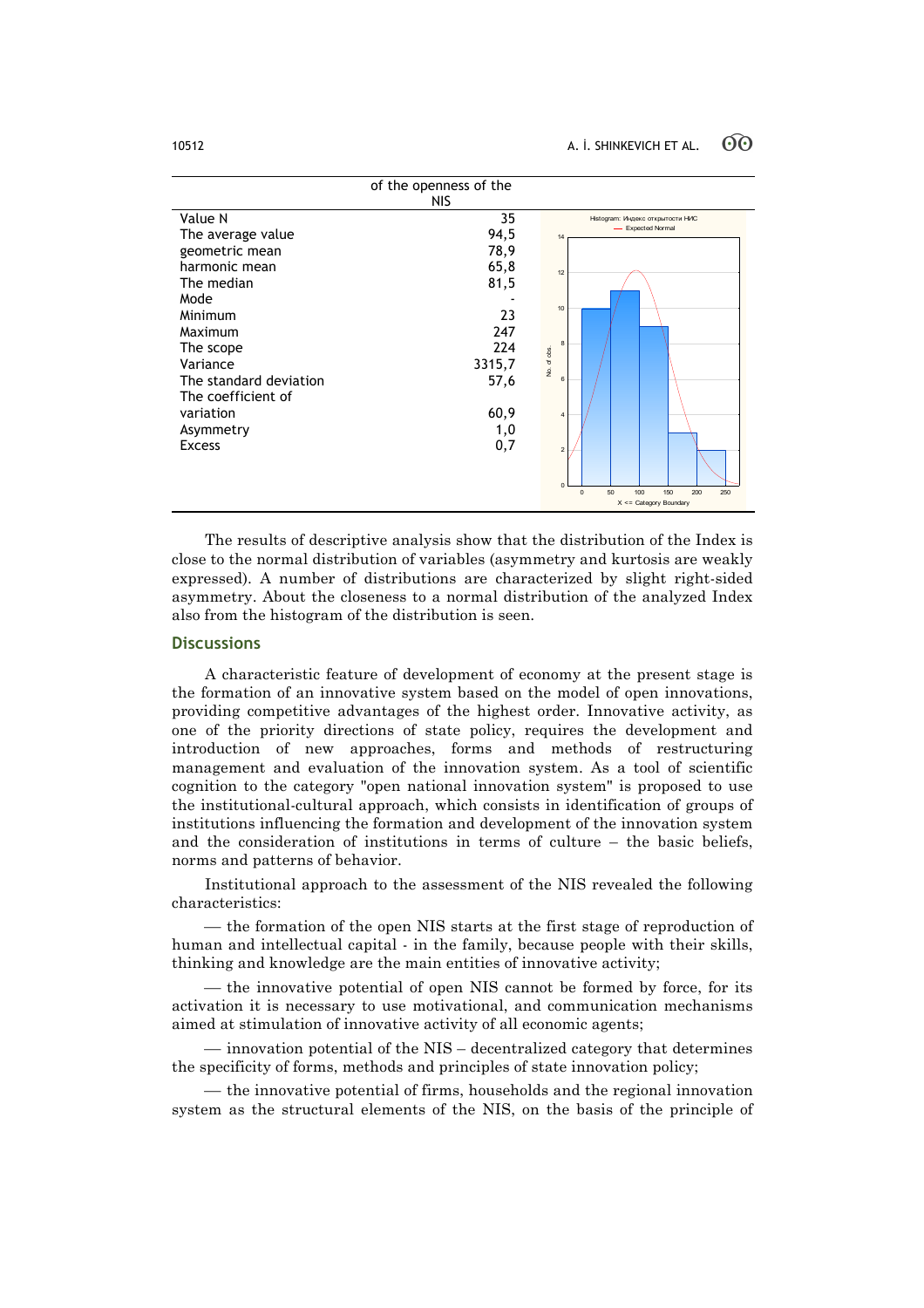subsidiarity constitute the innovative potential of the whole innovation system of the state;

¾ the state of the innovative environment is characterized by the level of development of groups of institutions in NIS, covering all spheres of life: social, economic and political-ideological.

In this regard, in our opinion, the issues of culture of innovations should be considered in the context of the formal institutions of innovative development, since culture is the most important system-forming factor of the environment of innovative activity.

The previous researches, which were made by J. West & S. Gallagher (2006), H. Chesbrough (2007), K. Kristensen & E. Skott (2008), M. Torkkeli, K. Kok & I. Savickaya (2009), М. Vanhaverbeke, M. Torkkeli & A. Trifilova (2010), D.S. Medovnikov & S.D. Rozmirovich (2011) are devoted to modelling of innovative systems.

However, the analysis of scientific works devoted to the problem of methodic for assessing the level of national innovation systems' openness and forecasting of innovative development is not structured and is only debatable.

### **Conclusion**

Thus, when evaluating the level of NIS openness it is appropriate to take into account alongside the formal institutions of innovative development the informal institutions, because the most important role in achieving the effectiveness of innovative development and formation of open NIS belongs to the institutional structure of society, which is expressed in the relevant institutional matrix as a stable, historically formed system of basic economic, social, political-ideological and legal institutions. Thus, there is a need for institutional arrangements of the innovation system. Different types of institutionalization of the innovation system form the corresponding types of disequilibrium, which are characterized by complexity and dynamics of processes occurring in them. Open innovations is a natural phenomenon in the context of globalization and dynamic development of competitive markets for goods, services and technologies. The problems of generating of innovations go far beyond the process of new product development, expanding the focus on problems' solving such as business model, value chain, processes of patenting, marketing channels, service, brand, customer experience. Innovation activity is currently based on an integrated, multidisciplinary approach, where the introduction of technological innovations is accompanied by organizational, marketing, logistics, etc. innovations. Open innovations today cross the borders of individual companies, industries, countries and continents, presenting a cross-cultural process. Large-scale integration of Russian economy into the global innovation network involves the development of cross-cultural competences of Russian society.

The paper has theoretical and practical significance for the development of models for managing open innovations, and the development of strategy of the state innovative policy.

Taking into account the obtained results of this study one can highlight a number of research challenges and promising directions that require further consideration: deepening and extension of certain provisions contained in the paper related to the assessment of the level of development of open national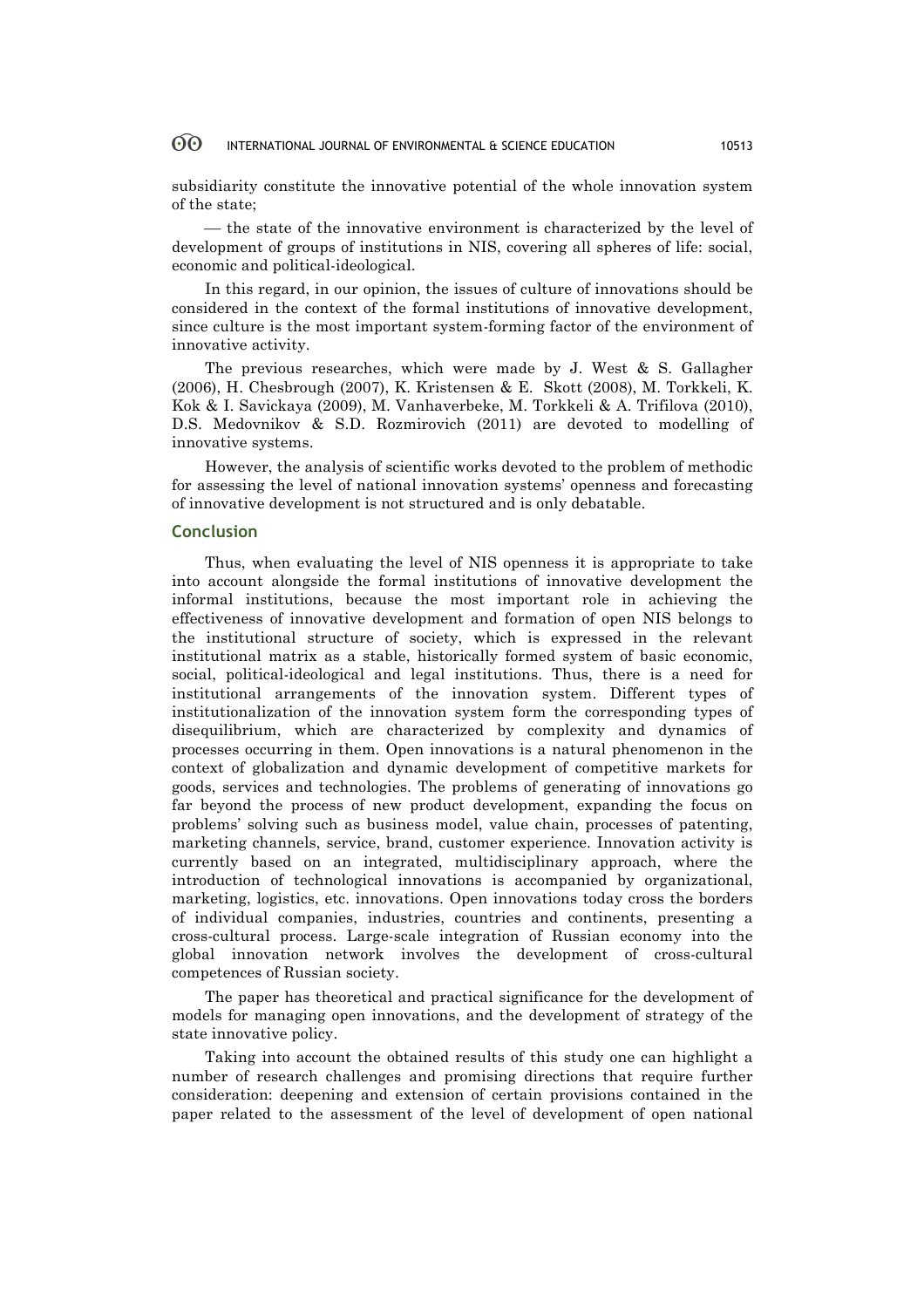innovation systems and development on their basis of models for management of development of innovative economy.

### **Disclosure statement**

No potential conflict of interest was reported by the authors.

### **Notes on contributors**

**Alexey I. Shinkevich** – Doctor of Economics, Professor of Logistics and Management Department, Kazan National Research Technological University, Kazan, Russia.

**Svetlana S. Kudryavtseva** – PhD, Associate Professor of Economics of Logistics and Management Department, Kazan National Research Technological University, Kazan, Russia.

**Evgeny N. Razdrokov** – PhD, Associate Professor, Head of the Department of Finance and Banking, Yugra State University, Khanty-Mansiysk, Russia.

**Irina V. Lushchik** – PhD, Associate Professor of the Department of Finance and International Currency and Credit Relations, Russian Foreign Trade Academy, Moscow, Russia.

**Ekaterina L. Vodolazhskaya** – is PhD, Associate Professor of the Department of Economy of Kazan National Research Technological University, Kazan, Russia.

**Sofia Sh. Ostanina** – is Doctor of Economy, Professor of the Department of Economy of Kazan National Research Technological University, Kazan, Russia.

**Mariya M. Sharafutdinova** – PhD, Associate Professor of the Department of Economics, Kazan National Research Technological University, Kazan, Russia.

### **References**

Chesbrough, H. (2007). *Open innovation: creating profitable technologies*. Мoskow: Generation.

Hofstede, G. (2008). *Culture's consequences: International differences in work-related values*. Beverly Hills: Sage Publications.

Kingston, W. (1984). *The Political Economy of Innovation.* New York: Springer.

- Kristensen, K. & Skott, E. (2008). *What is the next? Theory of innovation as a tool for the prediction of industry changes*. Мoskow: Alpina business book.
- Kudryavtseva, S., Shinkevich, A., Pavlova, A., Chudnovskiy, A., Nikolayeva, A., Garipova, G., Doronina, F. & Ishmuradova, I. (2016a). Econometric Methods for Evaluating of Open National Innovative Systems. *International Journal Of Economics And Financial Issues*, *6(2),* 640-645.
- Kudryavtseva, S., Shinkevich, A., Sirazetdinov, R., Volov, V., Yusupova, G., Torkunova, J., Khairullina, E., Klimova, N. & Litvin, I. (2015). A Design of Innovative Development in the Industrial Types of Economic Activityю *International Review of Management and Marketing*, *5(4),* 265-270.
- Kudryavtseva, S., Shinkevich, A., Ostanina, S., Vodolazhskaya, E., Chikisheva, N., Lushchik, I., Shirokova, L. & Khairullina, E.. (2016b). The Methods of National Innovation Systems Assessing. *International Review of Management and Marketing*, *6(2),* 225-230.
- Lundvall, B.A., Intaracumnerd P. & Vang J. (2006). *Asia'a innovation system in transition*. Washington: Edward Elgar.
- Malysheva, Т., Shinkevich, A., Kharisova, G., Nuretdinova, Y., Khasyanov, O., Nuretdinov, I., Zaitseva, N., Kudryavtseva, S. (2016). The Sustainable Development of Competitive Enterprises through the Implementation of Innovative Development Strategy. *International Journal of Economics and Financial*, *6(1),* 185-191.
- Medovnikov, D.S. & Rozmirovich, S.D. (2011). Technological corridors in the industry of consumer's goods and servises. *Foresight, (1)5,* 26-39.
- Metcalfe, S. (1995). The Economic Foundations of Technology Policy: Equilibrium and Evolutionary Perspectives. In P. Stoneman (Eds.). *Handbook of the Economics of Innovation and Technological Change.* Cambridge: Blackwell Publishers.